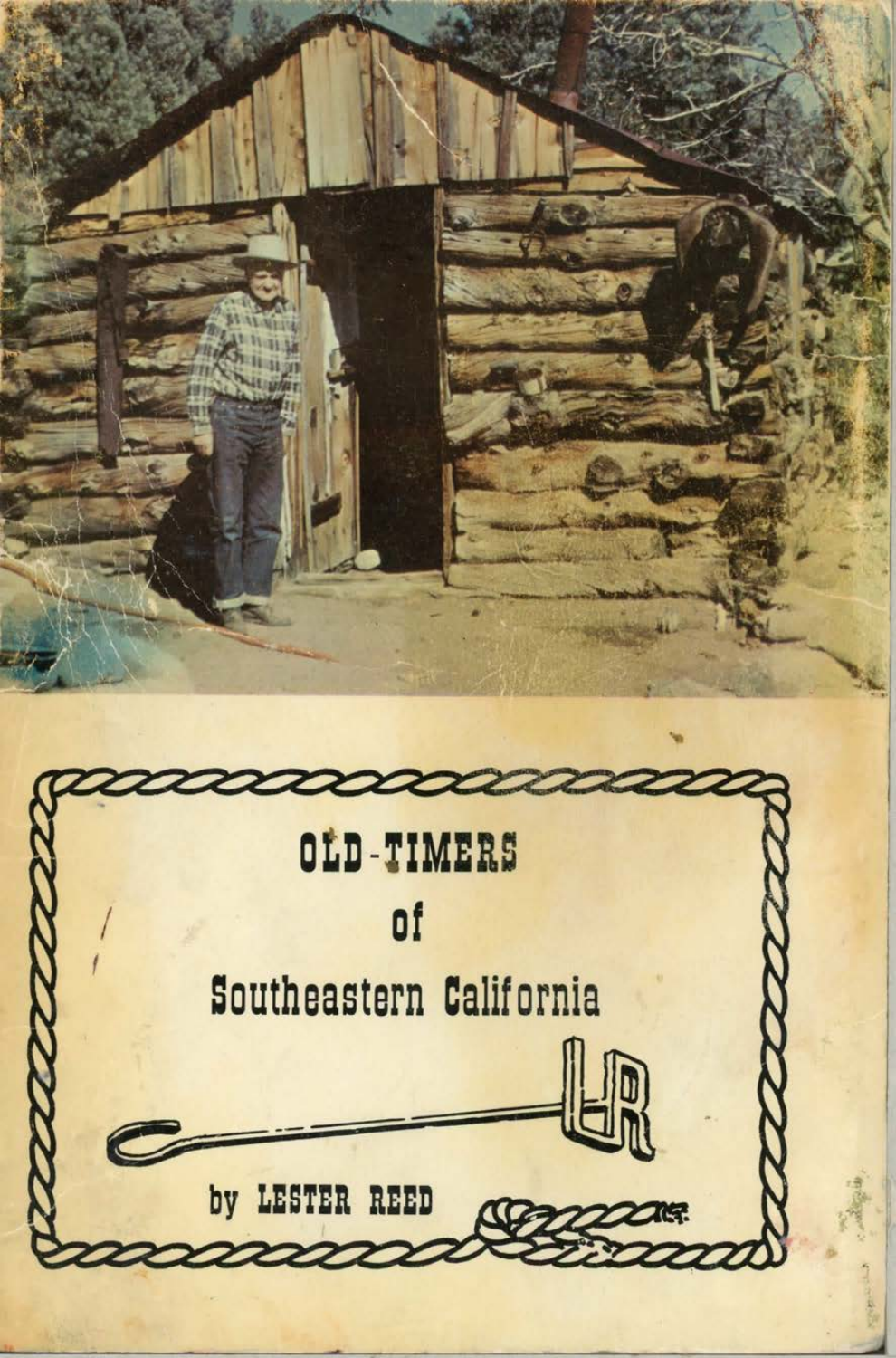## **THE DESERT INDIANS WAY OF LIFE**

For many years after **William** Lyle Hunter went with mules from Cerro Gordo to establish the Hunter Ranch, Indians from many parts of the desert would go into the Hunter mountain area to gather pinyon nuts. There are still places today where the remains of the pits where they heated the cones to get the nuts out can be found. Wherever the sand grass grew they gathered the seeds for food. Mesquite beans were an important food item gathered from desert areas. Bev states that certain types or species of the mesquite bean are extra sweet, and no doubt the Indians had a way of knowing them from the others when gathering. the Indians had a way of knowing them from the others when gathering. One time when Bev was in Saline Valley, an Indian woman, while telling him of how good the meal was that she was grinding, proved that she was right by dipping some of the meal up on a finger and suddenly shoving the meal into his mouth.

There are many plants on the desert that produced foods for the Indian. Some were gathered and cooked as we do spinach. For meat, there were the mountain sheep, or perhaps it would again be proper for me to mention them as the Desert Bighorn. Down through many years it has been generally understood that the early day Indians preferred to kill the rams, knowing that it is the female that mothers and raises the lamb. Other wildlife of the desert which served as food for the early day Indian was the chuckwalla, usually found among or near boulders where there are many crevices that serve as protection. The chuckwalla is a large lizard, dark in color. Those I have seen were about twelve inches in length. When they crawl into a crevice that is just about wide enough to admit them they can inflate so that they are very difficult to remove. When the Indians were hunting them they carried an iron rod with a hook in one end with which to hook over their legs, and often the legs would be broken before they could be brought out to where they could be put into the bag or sack carried for the purpose. Perhaps before whiteman introduced the iron rod a tough stick of some kind served as a proper hook.

Bev tells of watching the Indians at some small seep or spring where doves were plentiful. They would hide themselves in some kind of cover right at the spring or seep with hand just under the surface of the mud where the dove was expected to step when drinking. Just as the dove stepped on the hand it was closed on the feet, and Bev states that it was surprising how many they could catch in that manner. To catch quail, the Indians would find a piece of slab rock they could prop up on a slant with sticks arranged as a trip and some kind of bait placed to lure the quail into position so that the slab of rock would fall upon the quail when the trip was sprung.

It is truly interesting to me to hear Bev tell of the early days in Inyo County. When telling of the Indians moving into the back country to gather their foods, he relates how the elderly women  $-$  and some of them very  $old$  - would start first, on foot, with their belongings in a funnelshaped basket strapped to their heads. Bev remarks, there would be a lot of weight in the baskets, but despite the weight, the elderly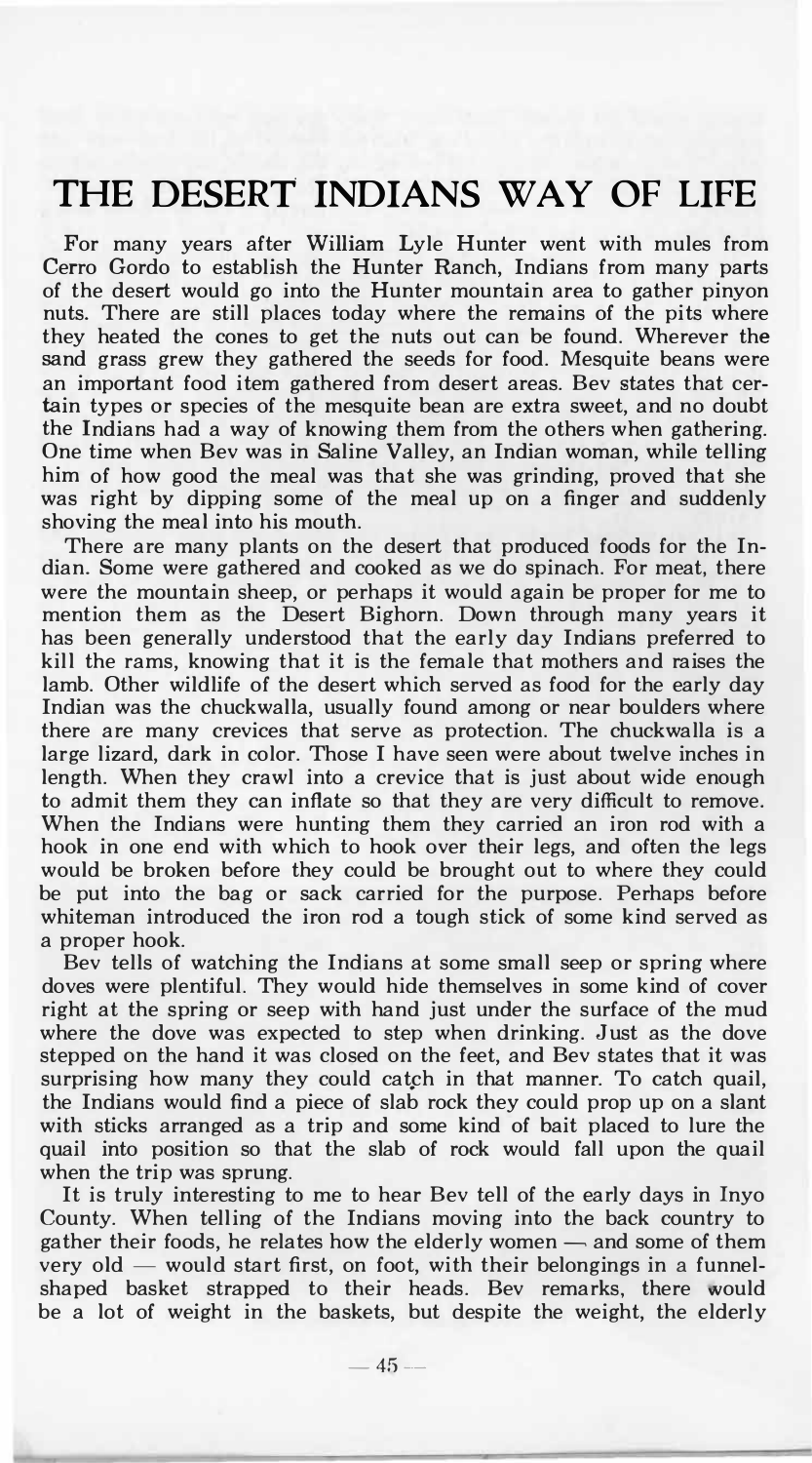**women would get enough head start, while the men were gathering pack animals and getting the packs on, that they would be the first ones into camp. Bev expresses amazement concerning the weight the elderly people carried, the time they made on foot, and the distances they traveled. Perhaps they never had been bothered with having a family car in which to drive a block to buy reducing pills.** 

**There are many places in Inyo County where the Indians' petroglyphs are very much in evidence, usually not too far from where there is water, or at least near where water would be during the more rainy seasons. Bev tells of asking the Indians about the meaning of some of the petroglyphs, and the answer would always be: "Boys' play." Perhaps that was as near to being correct as many of the big ideas that we get from other sources. I have often wondered** if **the Indians wanted the whiteman, who took their country from them, to know the meaning of what they inscribed upon the face of boulders. Maybe they did, but I still wonder! I would like to have had photos of some of the petroglyphs for these pages, but so many of them have been traced over with chalk that they are spoiled for me.** 

**At this writing, when Bev Hunter has passed his 85th birthday and celebrated his 50th wedding anniversary, it is truly interesting to hear**  him **tell of happenings down through years of the past. When he went to**   $get$  married at Independence  $-$  the county seat of Inyo County  $-$  his **brother Willie was county clerk, and he enjoyed himself by teasing Bev that he was not old enough to be getting married, but when he did finally make out the license he would not take Bev's money. Then when he went before the judge with his bride-to-be (Ruth) they met with more delay and teasing, and the judge appeared to think Bev's money was not good, for he would not accept anything for his services. The newly-weds then boarded the train at Owenyo for Lone Pine where it cost them fifty cents for transportation from the depot into town.** 

**Bev tells of an Indian woman driving from Saline Valley to Independence to get help in time of sickness. The Indian man was a very.** 



**Bev Hunter and the wife Ruth.** 

**-46-**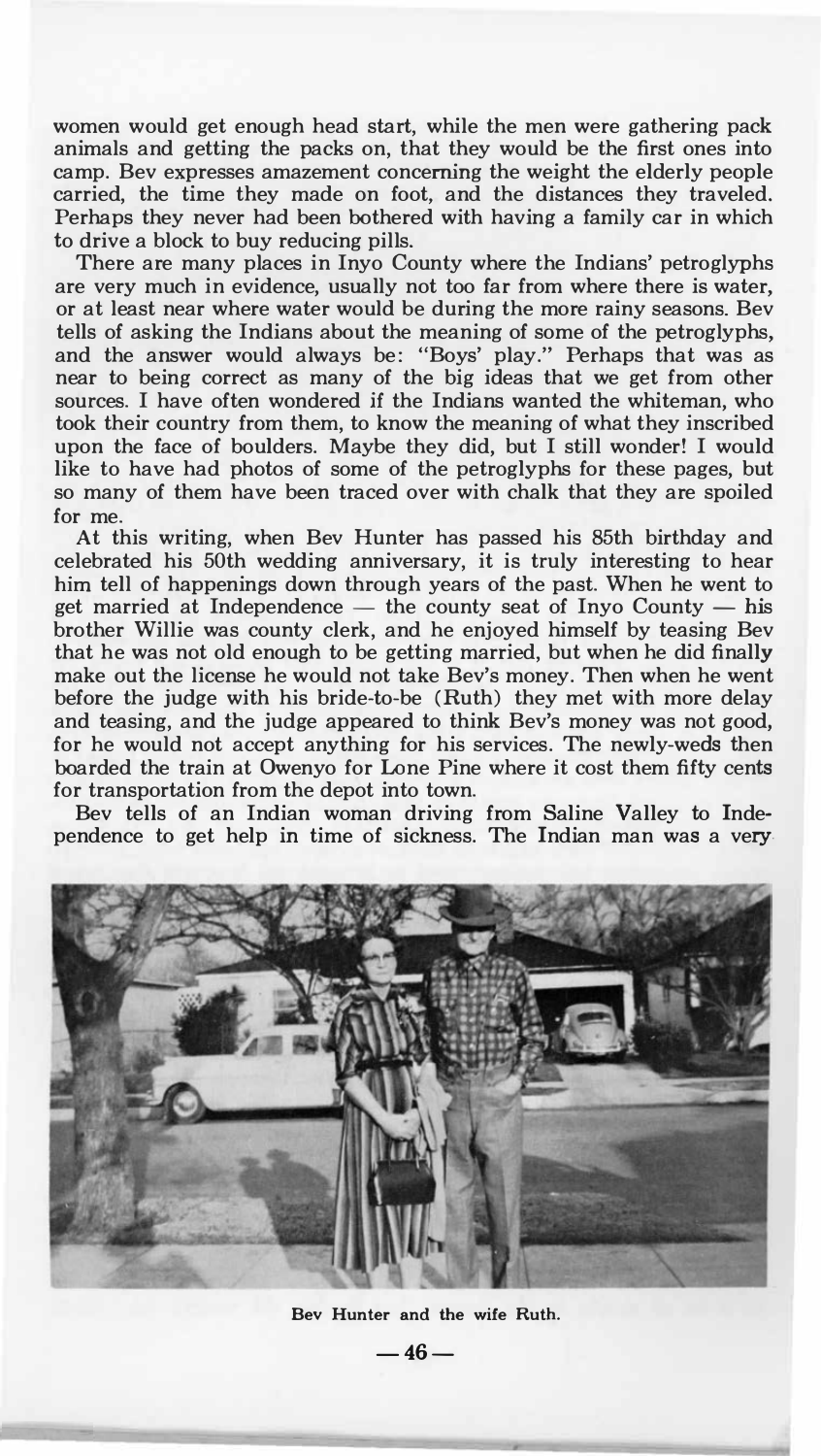good friend of the Hunters, and when they arrived in Saline Valley by automobile, they learned that he was a very sick man. When the Indian apparently went into a coma they thought they had lost the battle for his life. About that time the Indian Medicine Man arrived with a rawhide band around his head and cow's horns attached. Then hanging down behind from the Medicine Man's belt was a cow's tail. Bev and his wife, thinking their Indian friend was gone, decided to go over to where the salt works were in operation and have some coffee and a meal that was long overdue. After about four hours time, they returned to the Indian's place, and there he was sitting up in bed eating a bowl of beans. When I get a bit under the weather I try to tell the women how much better beans are as medicine than what their pills are, but I flnd it is rather difficult to put the idea over. However, Bev says that he and his wife were surely surprised to find the man they thought dead sitting up and eating his bowl of beans.

It was in 1945 or 46 that the Hunter's daughter Betty came to Mark Lacey's Ranch in Olancha where I was working and wanted to borrow the Lacey pickup to go to Hunter Ranch to see how her mother and father were faring since some very heavy snows had fallen. I did not know anything about her friend, but I did know that Betty was of the type of training that would enable her to get to Hunter Ranch, even if she had **to** finish the journey on foot. The Lacey pickup and mine were the same, so I took one wheel off mine and threw it and the spare in the bed of the Lacey pickup, thinking to prepare well for possible tire trouble. Betty found her parents well and happy, so she returned home satisfied in knowing that they were.

The way of life that Bev Hunter has experienced will not be a part of the future. There will be no more cattle drives from Owens Valley to Mojave, nor any more horse drives from Owens Valley to Los Angeles. There most likely will never be any more horse drives from Lida Valley **to** Independence in Owens Valley. There will be no more rides on horseback of fifty miles or more to deliver some message, and most surely no more horseback rides from Los Angeles to Independence within 48 hours with only some time out in Mojave for the horse to eat while getting a little rest. In place of any horse drive across the Sierras in a severe snow storm, they most likely will be speeded by truck the long way around, over freeways and other surfaced roads within a very few short hours.

No doubt there will still be some cattle drives between Olancha and Hunter Ranch, and for this day and age these drives can be a little rough because of distances between water. Bev tells of the Indian Johnny Hunter helping him bring some cattle in from the Hunter Ranch one time and they were so thirsty the Indian decided to drink some of the water at Nine Mile on the south side of the old Owens lakebed. The Indian was a very sick man for several days.

Now that trucks and horse trailers have taken over, the old Indian trails will not be used any more, and when the old-timers  $-$  both white men and Indians  $-$  are gone, the trails will be entirely forgotten and very difficult to follow because of not being used. I cannot help but believe that the Indians who lived before we interfered were a much happier people than the whiteman of today. Certainly they had worry about wars, but if we wish to dwell on that line of thinking, let us turn on the television or radio and listen to the news concerning war.